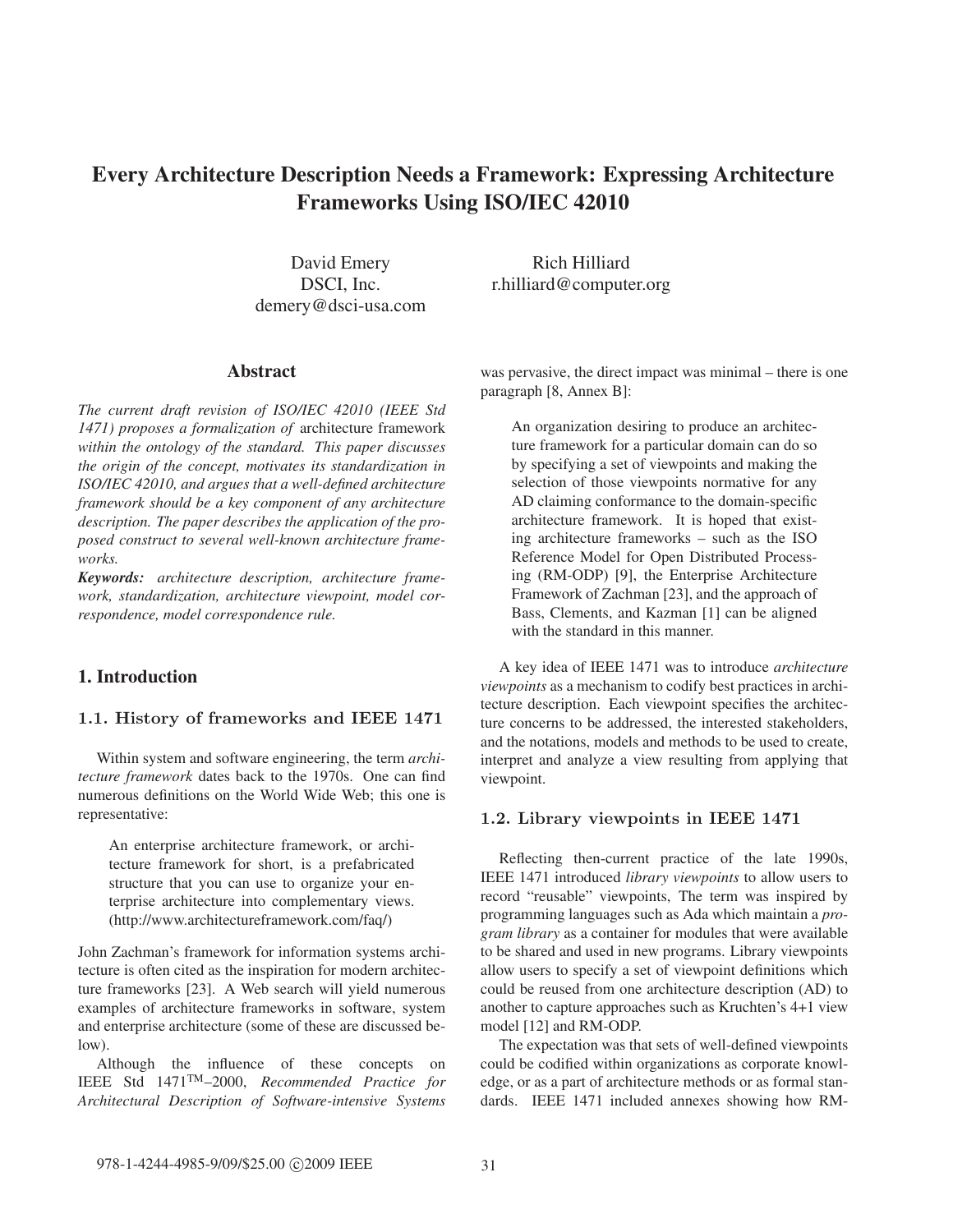ODP and IEEE/EIA Std 12207.0–1995, *Information Technology — Software life cycle processes* could be expressed with library viewpoints. Similarly, working papers produced by the IEEE Architecture Working Group cover other approaches that were not formal standards, such as 4+1, Zachman, and the US Department of Defense Architecture Framework (DODAF) [22]. Our own work has also borne this out; we put several library viewpoints "on the shelf" to be considered each time we approached a new project [5]. The software architecture literature provides several examples of viewpoint sets: Kruchten's 4+1 view model, Siemens' "four views" [7], Garland and Anthony [6], Rozanski and Woods' viewpoints and perspectives [18] and SEI's *Views and Beyond* [3]).

Since the publication of IEEE 1471, system and software architecture practice has continued to evolve. Enterprise architecture, building on the Zachman framework for information systems architecture, has also emerged, as examplified by recent enterprise architecture frameworks such as the DODAF [22], MODAF [21] and TOGAF [19], and by standards such as ISO RM-ODP and ISO 15707, based on the *Generalized Enterprise Reference Architecture* (GERA) [10].

Today many, if not most, architects must work within one or more architecture frameworks, as directed by their organization, their clients, the method they employ, or due to other forces. Since an original design objective of IEEE 1471 was to establish a common frame of reference, or ontology, for architecture description [4], it seems worthwhile to extend that ontology to address architecture frameworks. The next section discusses extensions to IEEE 1471 to allow the expression of architecture frameworks like those listed above.

# 2. Frameworks in ISO/IEC 42010

In March 2006, IEEE 1471 was adopted by ISO as an international standard following a fast-track ballot, with an agreement to conduct a joint ISO and IEEE revision [11] . The joint revision, being conducted by ISO/IEC JTC1/SC7 Working Group  $42<sup>1</sup>$  will be designated ISO/IEC 42010 (and IEEE Std 42010) with the new title, *Systems and Software Engineering — Architecture Description*.

The current working draft, ISO/IEC WD4 42010, provides this definition:

architecture framework conventions and common practices for architecture description established within a specific domain or stakeholder community

Building upon the requirements for specifying architecture descriptions in IEEE 1471, the draft standard specifies requirements for architecture frameworks. These may be summarized as follows: a framework must identify a set of interested stakeholders, a set of their architecture concerns, a set of viewpoints framing those concerns and any correspondences to be enforced between views resulting from applying those viewpoints.

Figure 1 shows how the proposed concept of framework would fit into the IEEE 1471 ontology.

#### **2.1. Model correspondences**

A consequence of the use of multiple views in architecture descriptions is the need to express dependencies – in particular, consistency – between those views.

In the 2000 edition of IEEE 1471, the only consistency requirement on an AD was to record any known inconsistencies between its views. At the time of standardization, there was no well-established practice to be codified for expressing consistency or other dependencies between views.

ISO/IEC WD4 42010 introduces a mechanism called *model correspondences* for expressing relations between two or more architecture models. Since architecture views are composed of architecture models in the IEEE 1471 ontology (see Figure 1), model correspondences can be used to relate views to express consistency, traceability, refinement or other dependencies.

The draft standard does not specify a format for model correspondences. They could be captured as relations, tables, or graphically. Traditionally, tables are used to capture traceability. Kruchten graphically depicts relations between a Logical view and a Process view by associating elements with arrows [12, figure 9]. Kruchten's example could be rendered in a tabular form, or as a mathematical relation, as shown in (1).

 $Logical To Process =$  $(Hight, FlightAgent_1),$  ...(flight,  $FlightAgent_n$ ),  $(p$ rofile,  $FlightAgent_1),$  ...(profile,  $FlightAgent_n$ ), (clearance,  $FlightAgent_1$ ), ...(clearance,  $FlightAgent_n$ ), (location, AeronauticalServer), (airspace, AeronauticalServer) (1)

where flight, profile, clearance, location and airspace are *active objects* in the Logical view; and  $FlightAgent_1$ , ... FlightAgent<sub>n</sub>, and AeronauticalServer are Agents in the Process view.

When a view contains architecture models of differing levels of abstraction, one usage for correspondences is to

<sup>&</sup>lt;sup>1</sup>42 because Architecture is the answer to Life, the Universe and Everything.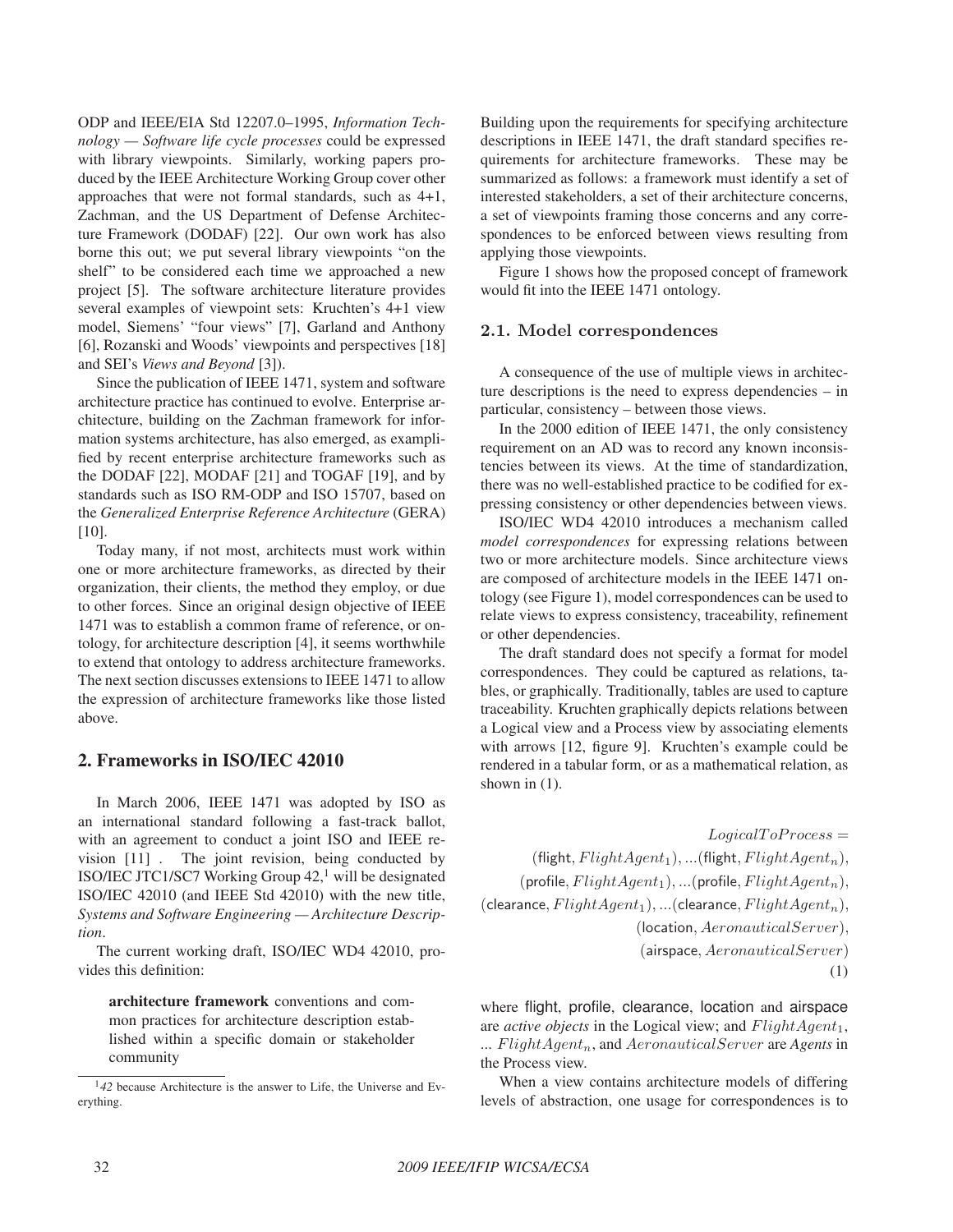relate such models by refinement. For example, the architect might want to capture that:

model  $ST_2$  refines model  $B_3$  (2)

where  $ST_2$  is a state transition model and  $B_3$  is a behavior model. Notice that this model correspondence does not even refer to elements of either model – it simply associates two models.

Often, an architect will seek to impose a constraint between types of models and then demonstrate that constraint is satisfied by the architecture. ISO/IEC WD4 42010 introduces *model correspondence rules* to express such constraints on two or more architecture models. The following are examples of model correspondence rules; defined with reference to various viewpoints (not defined herein):

- 1. Every behavior model  $B_k$  must be refined by a state transition model  $ST_a$ .
- 2. Each active class in the Logical view must be mapped to one or more agent tasks in the Process view ( taken from  $4+1$ ).
- 3. The version identifiers of each architecture view must match.
- 4. Each element in the Logical view should be classified as a *principal*, *resource* or *action* in the Trust view.
- 5. Within a Trust view, each threat in its threat model should be linked to at least one measure or mechanism in the security model.

Example 1 expresses a refinement relationship between two types of models. Example 2 formalizes the rule for the model correspondence in (1). In the draft standard, a model correspondence rule *holds* when a model correspondence satisfies it. Example 3 demonstrates an n-ary relationship, which refers to one attribute of the views an architecture description, but makes no reference to architecture elements in those views. Example 4 uses the ontology of one view (a Trust view) to classify the elements of another view, expressing a form of traceability. Example 5 states a traceability-like constraint between threats in one model and countermeasures in a second model.

A model correspondence rule can be expressed within an AD or as a part of specifying an architecture framework. Depending on where it is captured, the rule applies either to the individual AD or as a general constraint on any AD applying that architecture framework.

Correspondences have been a part of several approaches, including 4+1 (as noted above) and RM-ODP. The choice of the term *correspondence* in ISO/IEC WD4 42010 was motivated by these precedents. Model correspondences in ISO/IEC WD4 42010 are compatible with viewpoint correspondences in RM-ODP, in the following sense: all RM-ODP viewpoint correspondences can be expressed as ISO/IEC WD4 42010 model correspondences (but not vice versa). The key differences are:

- viewpoint corresondences are binary, whereas model correspondences are n-ary;
- viewpoint correspondences relate elements within RM-ODP viewpoint specifications, whereas model correspondences can also relate models themselves or their attributes, without reference to any elements.
- the choice of the term "model correspondence" rather than "view correspondence" reflects that although RM-ODP views are *homogeneous*: a single viewpoint language is used per viewpoint specification, ISO/IEC 42010 allows *heterogeneous* views: each view is composed from one or more architecture models, where each model may utilize a different modelling language. It is critical to be able to express correspondences between models in different modelling languages, not just between views.

Linington provides a very useful overview of viewpoint correspondences in RM-ODP [13]. Boucké *et al.* survey recent mechanisms for expressing relations on architecture views and models and put forth a taxonomy of these mechanisms [2].

## 3. Specifying frameworks

This section describes the proposal for architecture frameworks in ISO/IEC WD4 42010.

#### **3.1. Anatomy of a framework**

An architecture framework is determined by:

- a set of architecture-related concerns;
- a set of stakeholders holding those concerns;
- a set of architecture viewpoints which *frame* (i.e., cover) those concerns; and
- a set of model correspondence rules.

Figure 1 shows the ingredients of architecture frameworks and the relations between a framework and an architecture description to which that framework is applied.

Under IEEE 1471, an architecture description addresses *known* concerns of *known* stakeholders for the system of interest. Architecture frameworks introduce a level of indirection to this: the stakeholders and concerns for a system's architecture may not be known when the framework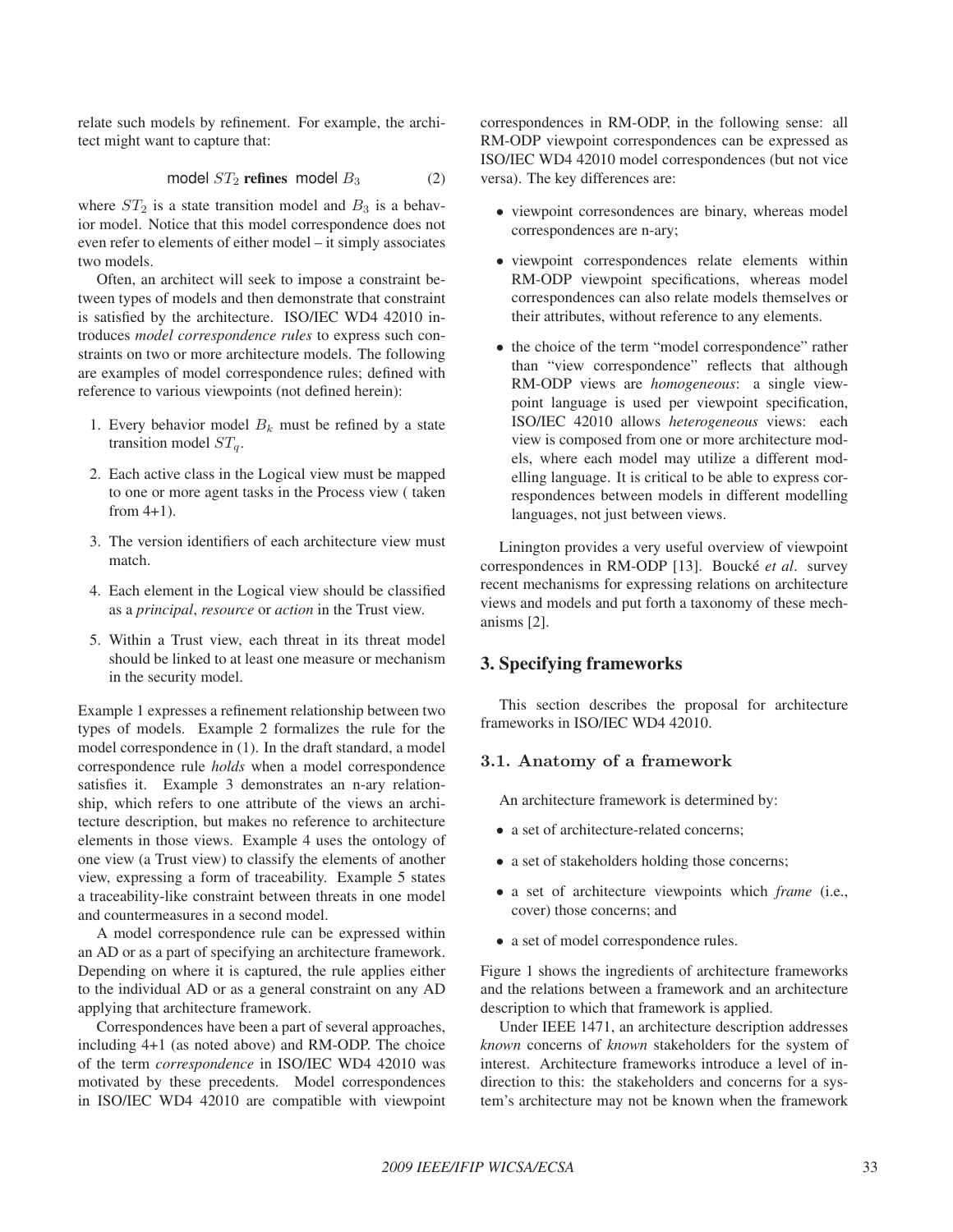is defined. This situation also arises with library viewpoints and was recognized in the 2000 edition of IEEE 1471. The definitions of *stakeholder* and *concern* in the standard take this into account: stakeholders may be individuals, teams, organizations or classes (of individuals, teams or organizations); and concerns may be fine-grained or very broad in scope. Architecture methods and architecture frameworks can provide additional guidance in this area, for example, to define typical stakeholders or taxonomies of concerns.

Common practice indicates that framework developers often have in mind known or established stakeholders within the domain of the framework. For example, in enterprise architecture the chief information officer is an established stakeholder for virtually any enterprise. Framework developers may postulate likely stakeholders for specific systems or classes of systems within their domain. Accounting systems, for example, are likely to have chief financial officers and auditors as stakeholders of any architecture. When a system is intended for a specific business unit, that unit's management (operations, financial, executive) will be stakeholders for architectures of interest within that unit.

The stakeholders motivate the set of concerns which the architecture framework will focus upon. Identifying the architecture-related concerns determines the choice of viewpoints to be included. The principal content of an architecture framework is the set of viewpoints. Each viewpoint must meet the minimal requirements of ISO 42010:2007. The spirit of these requirements is that for each view, or *map* of the architecture, the viewpoint is the *legend* for that map. A map's legend explains the symbolic conventions used in the map and establishes the basis for interpreting that map. Each viewpoint establishes the notations, models, techniques and methods to be used in architecture descriptions resulting from applying the framework.

An architecture framework may include model correspondence rules to interrelate required views and models, as discussed in 2.1.

Beyond the minimal requirements, framework developers are free to add additional ingredients to a framework. These could provide additional guidelines and requirements to specify not only models and tools, but also architectural principles and rules, patterns and styles, delivery formats, expectations for rationale and decision capture, possibly process definitions for constructing views and using the results. For example, the DODAF AV-2 requirement for an integrated data dictionary applies across the architecture description. This could be expressed as a required viewpoint for all architecture descriptions that conform to DODAF, but it often captures additional terms used within the architecture description that do not necessarily relate to elements of the system of interest as presented in the AD.

An architecture framework conforming to the standard is expected to build upon the core ontology in the standard, optionally documenting its extended ontology with an explicit metamodel.

### **3.2. The realization: every AD has a framework**

Consider an architecture description conforming to ISO/IEC 42010. It identifies a set of viewpoints which have been selected either to be reused from existing library viewpoints or developed specifically for this AD and a set of correspondence rules to be asserted between the models of those viewpoints. The AD also contains a set of views (one per viewpoint) and a set of correspondences that must satisfy the correspondence rules.

Although ISO/IEC WD4 42010 does not specify any process, it implies that the identification of viewpoints should precede the creation of the associated views, and that correspondence rules be defined before the correspondences.2 Thus an AD should use viewpoints and correspondence rules that have been chosen to produce an effective AD. The idea the viewpoints and correspondence rules are chosen and integrated to fill specific needs for this AD is really the same process as selecting viewpoints and correspondence rules to form an architecture framework – i.e. a "good" set of viewpoints and correspondence rules for a given AD *is* an architecture framework.

Therefore, architecture descriptions already include some framework-like content. *Why not require in the standard that every architecture description include exactly one framework?* This proposal is under consideration by Working Group 42.

There are some real advantages to doing this. The framework becomes a "container" for stakeholders, concerns, viewpoints and correspondence rules. Thus an AD would consist of:

- its architecture framework (i.e., stakeholders, concerns, viewpoints and correspondence rules);
- its set of views and correspondences (satisfying the architecture framework);
- its rationale and required administrative information.

There are also some disadvantages. The proposal would impose a specific methodological choice, namely to develop an architecture framework along with each architecture description. This could easily result in a proliferation of "too

<sup>&</sup>lt;sup>2</sup>In practice, this is usually an iterative process: an initial set of viewpoints and correspondence rules are defined, then some conforming views and correspondences are produced, as commonly happens in design [17]. With increased understanding of the architecture and its rendering in the AD, the viewpoints and correspondence rules may be adjusted to better define what the views and correspondences need to express.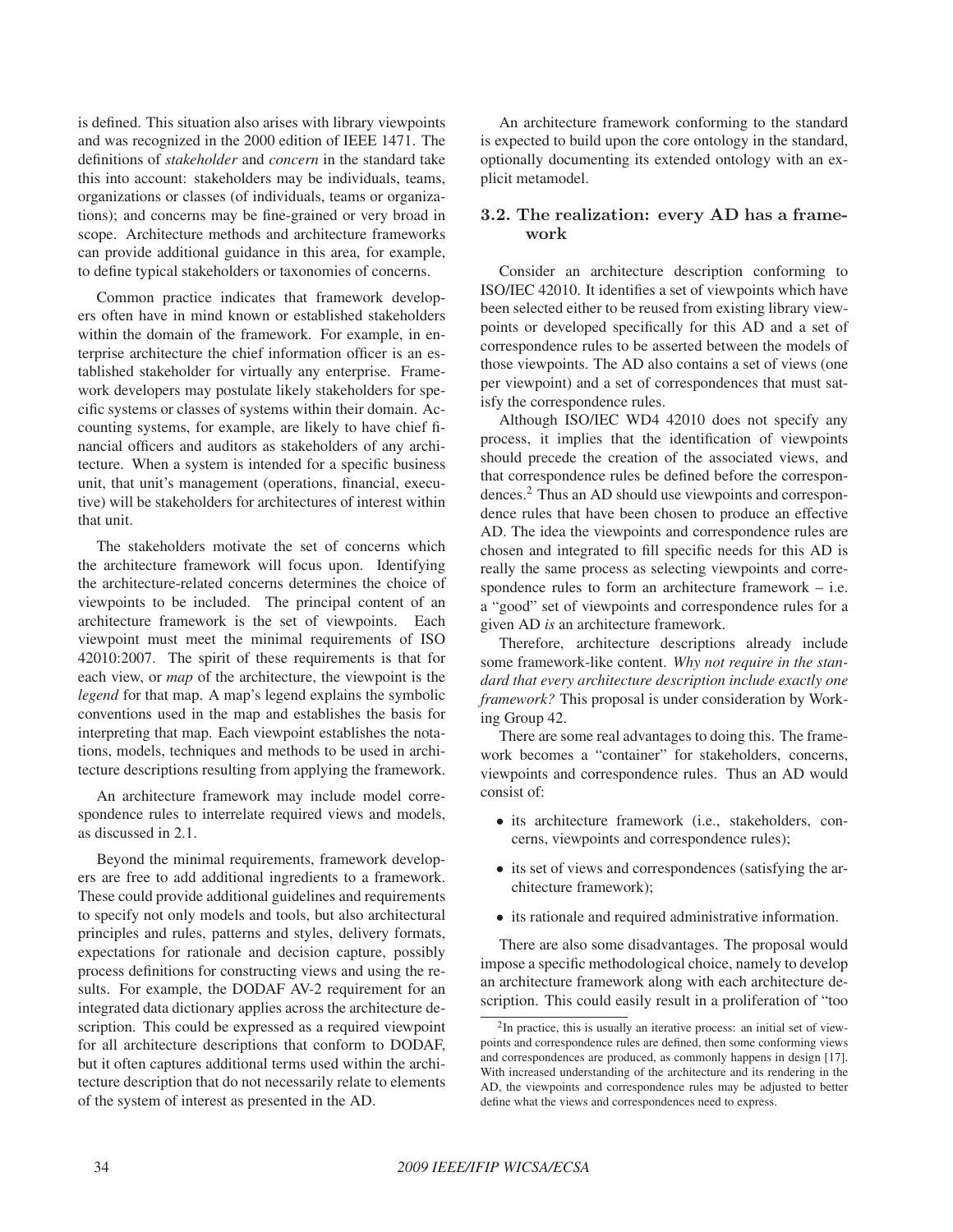many" frameworks. There are also potential issues for users of multiple frameworks. For example, an AD which was required to conform to the DoDAF but which added additional viewpoints to frame concerns not expressible within DODAF, such as information security, would have to name its augmented framework and argue that this was a legitimate extension of the DODAF. This could cause problems with the reviewer community for such an AD.

## **3.3. Applying the realization**

With the introduction of frameworks, the draft standard defines three kinds of conformance:

- 1. conformance of an architecture description (as in IEEE 1471);
- 2. conformance of an architecture framework (as described in  $3.1$ :
- 3. conformance of an architecture description to an architecture framework.

Making architecture frameworks a point of conformance opens new possibilities for interoperability and knowledge sharing in the architecture community. The first step in this direction was made with viewpoints: a viewpoint is a reusable form of knowledge for modeling architectures with respect to a specific set of architecture concerns. There are a number of viewpoints and viewpoint sets in the literature today (see 1.2), giving the architect a starting point when confronting a new system when specific concerns are raised. Having a standardized definition of architecture framework and requirements on specifying conforming frameworks allows sharing of knowledge between communities that previously were speaking different languages. The common basis provided by the ISO/IEC 42010 ontology makes these discussions possible.

Using the architecture framework construct, we can look at how architecture frameworks are used in practice.

#### 4. Using the architecture framework construct

In this section, we demonstrate how ISO/IEC WD4 42010's proposed architecture framework construct can be used to understand, clarify and diagnose some current uses of architecture frameworks.

Architecture reviews. A key tenet of the ontology of IEEE 1471 is that the architecture description of an architecture is distinct from the architecture itself; the AD being an artifact and the architecture being a conceptualization. Experience evaluating architectures and architecture descriptions indicates that a "good" AD is a prerequisite to

a review of the architecture it describes. Reviewing an AD is a process in its own right, separate from reviewing the architecture it describes. An approach for AD evaluation is provided by [15]. Evaluation practices can also make use of this separation, factoring evaluation into:

- 1. evaluate the architecture framework;
- 2. evaluate the views and other content against the framework;
- 3. evaluate the architecture with the knowledge gained from review of the AD.

Adopting the approach that each AD should result from an explicitly captured architecture framework enables investment in tools and techniques for evaluating an AD against its architecture framework and assessing the AD's conformance to same. Thus an effective architecting method could consist of the organization's baseline architecture framework, modeling tools as required by the viewpoint descriptions and correspondence rules specified in the framework, and review and evaluation techniques. Architects, engineers and even non-technical stakeholders (e.g. acquisition personnel, user or customer representatives) can be trained in the tools and modeling techniques used by the organization's baseline framework.

Zachman. Zachman's framework for information systems architecture is usually depicted with a matrix of 6 rows and 5 columns [23]. The columns, labelled Data/What, Function/How, Network/Where, People/Who, Time/When and Motivation/Why, can be understood as architecture concerns with respect to the enterprise of interest in IEEE 1471 terms. The rows, labelled Planner, Owner, Designer, Builder, Programmer, and User, can be understood as stakeholders. Each row is called a *stakeholder view* or *role perspective* by Zachman and is intended to be *a complete view of the system* (as is also required in IEEE 1471). Each cell of the matrix depicts a perspective, or way of viewing the subject. Each cell can be understood as a model type, in terms of ISO/IEC WD4 42010. Each row, in effect, defines a viewpoint comprised of 6 models. The implied life cycle-like ordering of the rows from Planner to User can be captured via model correspondence rules (see example 2). The idiom of layers, or levels, of refinement is common to a number of architecture frameworks, as noted above.

DODAF. DODAF defines three "views" – Operational, Systems and Technical – or *viewpoints* according to ISO/IEC 42010. DODAF does not distinguish views and viewpoints, which significantly complicates their exposition. As viewpoints, the DODAF's definitions are incomplete: stakeholders and concerns are not identified. This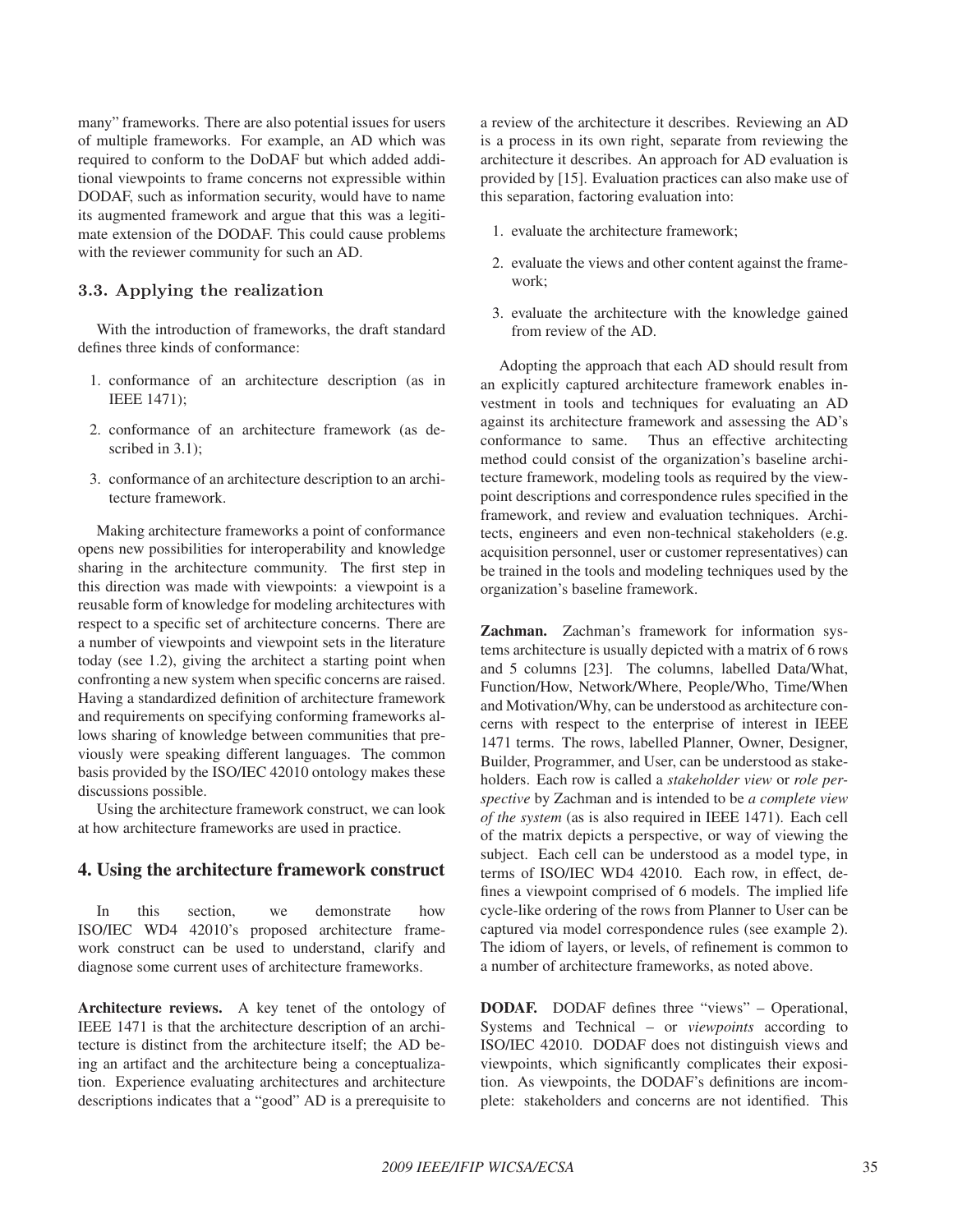makes it difficult for DODAF users to understand *why* they are modeling, and *when* they are done. DODAF defines 29 architecture products in detail; each related to a view(point). These architecture products correspond to architecture models in ISO 42010 terms. The DODAF (version 1.5 and earlier) also has some products that can be considered as correspondences between the views. For example, the System View SV-6 work product, *Systems/Services Data Exchange Matrix* establishes a correspondence between the systems and services defined in other SV products, and the information exchanges defined in the OV-3 work product.

GERAM. The *Generalized Enterprise Reference Architecture and Methodology* found in ISO 15704:2000 [10] is currently being revised using the terms and definitions of ISO/IEC 42010:2007. The latest draft version of ISO CD 15704, *Reference-base for enterprise architecture and models*, is an architecture framework (in the sense of this paper) for enterprise reference architectures. It identifies areas of concern to stakeholders in the domain of industrial automation. It specifies modeling properties for use in that domain and several specific viewpoints to be modeled that produce architectural and operational views for a manufacturing enterprise. It makes use of correspondence relationships, principally in the context of the enterprise life cycle, model genericity, and modeling viewpoint, to form a cohesive framework.

Kruchten's 4+1. Using the ontology from ISO/IEC WD4 42010, we can say the 4+1 architecture defines 5 viewpoints: Logical, Development, Process, Physical and Scenarios. As discussed above, Kruchten addresses "correspondences between the views" such as "logical to process", "logical to development" and "process to physical". In practice, a successful 4+1 description can be measured in part by how complete these associations are (e.g. *Is every software element allocated to at least one process running on at least one computer?*) With ISO/IEC WD4 42010, these criteria of the 4+1 approach can be captured with model correspondence rules.

Essential Project. The Essential Project (http://www.enterprise-architecture.org/) is developing free (GNU GPL) tools for enterprise architects. The toolset arrives with a built-in enterprise architecture framework, consisting of four "layers": Business, Information, Application and Technology. Within each layer are three views labelled Conceptual, Logical and Physical. Although the term *layers* seems to imply ordering, none is stated in the Essential documentation. However the three views within each layer again suggest levels of refinement which can be captured with model correspondence rules. Each layer also has a metamodel with additional relations expressed between elements within the views which are probably *models* in the ISO/IEC 42010 sense. If one gathered up the Conceptual views (i.e., models) of each of the Essential Project's layers (i.e. views), the content would be very close to the RM-ODP Enterprise viewpoint – if these two frameworks had both been specified in a uniform manner, using the proposed framework construct with stakeholders and concerns identified, this commonality might have been easier to discern and utilize.

Mixing Frameworks. Organizations often mandate the use of a particular architecture framework (e.g. DoDAF), while its architects may feel more comfortable working within another framework (e.g. 4+1). Sometimes an AD is required – due to contractual obligations or organizational mandates – to conform to more than one existing framework (e.g. *The Contractor shall deliver DODAF products.* and *The Contractor shall deliver an AD using the 4+1 view model*). In such cases, an early decision for the architect is how to accommodate and use multiple preexisting frameworks within an approach that works for the project.

A benefit of the proposal described here is that it facilitates merging of frameworks in a principled manner by aligning each framework to the standard model and using stakeholders and concerns to structure the solution. To continue the above example: an AD could select 8 viewpoints: 3 from DODAF (Operational, Systems and Technical) and 5 from 4+1 (Logical, Development, Process, Physical and Scenario). In addition, the relationship between elements in the DODAF viewpoints and the 4+1 viewpoints could be specified as model correspondence rules. E.g.:

Each *node* in the DODAF SV-3 product (*Systems-Systems / Services-Systems / Services-Services Matrix*) must be 1-1 with a *computational node* in the 4+1 Physical view.

Applying multiple architecture frameworks to form the basis for an AD requires substantial analysis and specification of how the concepts in each framework relate to the others. It may be helpful if each framework and its viewpoints have an explicit metamodel, as discussed (but not required) in the draft standard. It may be helpful to capture the results of such an analysis to make it reusable as an architecture framework itself, i.e. *Here is how we produce an AD that meets both DODAF and 4+1*. Alignment with the ISO/IEC WD4 42010 ontology and application of the framework construct facilitates the merging of pre-existing architecture frameworks.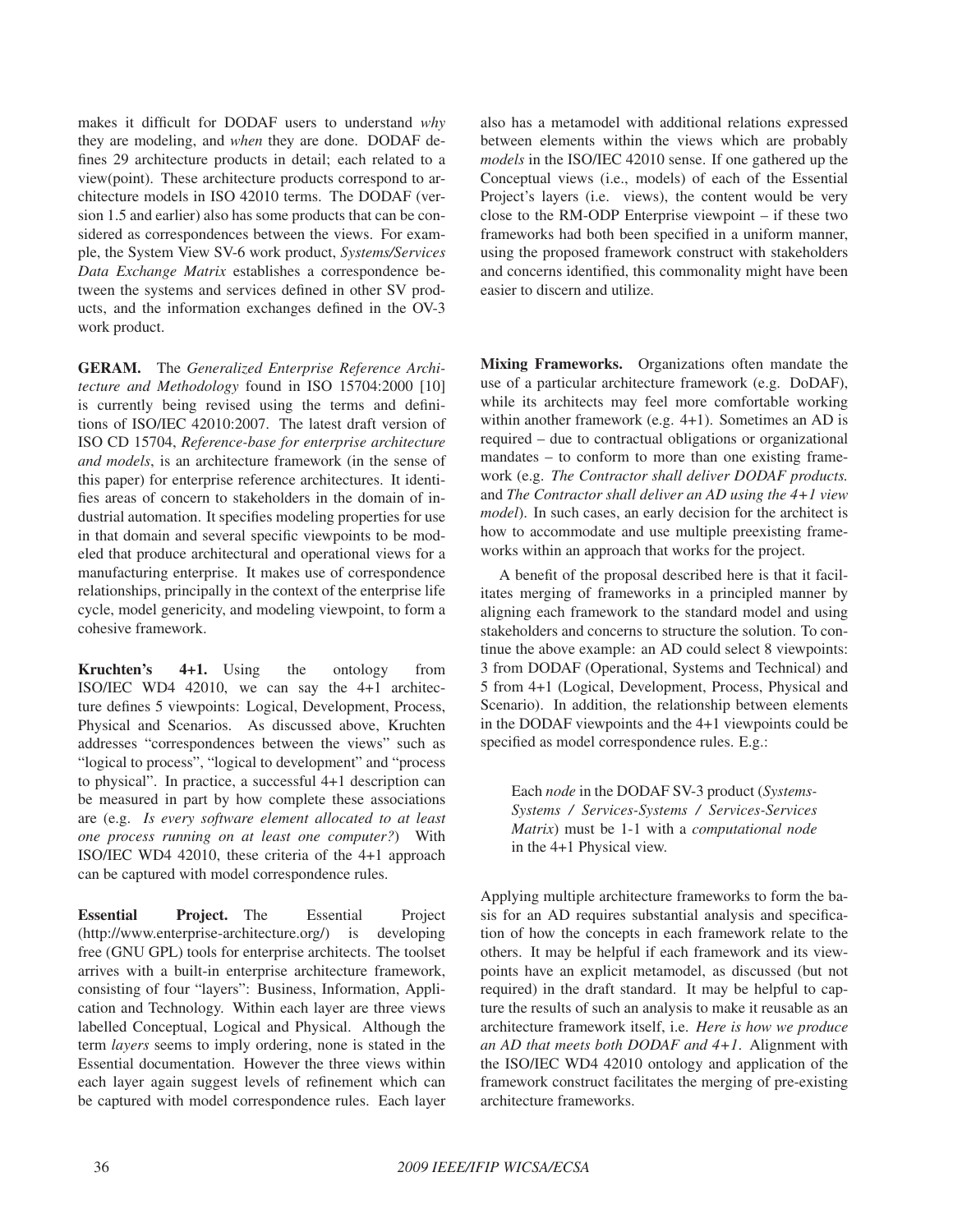# 5. Conclusion

The concept of *library viewpoint* in IEEE 1471 reflected the state of the art in the early days of software and enterprise architecture. By not constraining an architecture description with a fixed set of viewpoints, but recognizing that reuse of viewpoints was desirable, IEEE 1471 provided a strong basis for the ISO/IEC 42010 revision to standardize a notion of *architecture framework*. This was accomplished as a simple extension to the existing IEEE 1471 ontology through the addition of *model correspondence rules* to capture explicit relationships between models defined by viewpoints within an architecture description. Model correspondence can also be used to express relations among multiple architecture descriptions, to express relations within a product family or system of systems, or even across architecture frameworks.

Applying the proposed ISO/IEC WD4 42010 ontology to frameworks in current use (e.g. 4+1, GERAM, RM-ODP, Zachman, DODAF, MODAF) has shown its applicability to capture and relate these architecture frameworks to each other, and more importantly, to provide a clear definition of conformance of an architecture description to its framework.

Insofar as any framework exists to collect and relate viewpoints to enable the architect to construct useful, consistent architecture descriptions, this paper demonstrates that every architecture description should have a clearly defined, explicitly stated architecture framework. A framework should capture an organization's best practices and consistently implement methodological or technical requirements, including conformance with other architecture frameworks. Once an organization has defined a baseline framework for use within its domain, stakeholder and concern sets, and relevant methods, the organization can more easily capitalize investments in evaluation [15], training and automated tools.

## **5.1. Future Work**

Currently ISO/IEC 42010 provides little normative guidance for architecture rationale or decision capture. Developers of architecture frameworks can consider means to capture rationale or design decisions, based on the specialization provided by frameworks for a given domain or method. Similarly, frameworks may consider specifying patterns or related design principles that are either recommended or even mandated for use in architecture descriptions.

Frameworks can and probably should be at the core of architecture methods and processes. There is discussion within ISO/IEC JTC1/SC7 on the relationship between the ISO/IEC 42010 and ISO's system and software engineering process model standards (ISO/IEC 15288 and ISO/IEC 12207, respectively). Architecture framework requirements can be used to evaluate processes (such as "architecture maturity models").

Capturing and maintaining consistency across models in an architecture description is, in general, a research problem (with respect to what to relate and how to maintain those relations) as well as a toolsmithing problem (for implementing these relations). Frameworks can be used to constrain architecture practices to support automated consistency checking, but this should not prevent an architecture description from clearly addressing stakeholder concerns.

Another future area of application of the architecture framework construct may be somewhat counterintuitive: standardization of architecture description languages (ADLs). There is a long history of ADLs in software architecture [14]; more recently the community has seen the development of languages for system and enterprise architecting (for example, SysML [16] and ArchiMate [20], respectively). Such languages tend to address multiple stakeholders, multiple concerns, and often include several types of models and viewpoints.

The scope of ArchiMate is defined in this way:

An architecture is typically developed because key people have concerns that need to be addressed by the business and IT systems within the organization. Such people are commonly referred to as the "stakeholders" in the system. The role of the architect is to address these concerns, by identifying and refining the requirements that the stakeholders have, developing views of the architecture that show how the concerns and the requirements are going to be addressed, and by showing the trade-offs that are going to be made in reconciling the potentially conflicting concerns of different stakeholders. Without the architecture, it is unlikely that all the concerns and requirements will be considered and met. [20]

This certainly suggests ArchiMate is close to an architecture framework in all but name. SysML is of a different character. It is described as a "general-purpose modeling language for systems engineering". The obvious question an architect might ask is, *Is SysML appropriate for architecting?* The SysML specification offers this insight:

SysML has extended the concept of view and viewpoint from UML to be consistent with the IEEE 1471 standard. In particular, a viewpoint is a specification of rules for constructing a view to address a set of stakeholder concerns, and the view is intended to represent the system from this viewpoint. This enables stakeholders to specify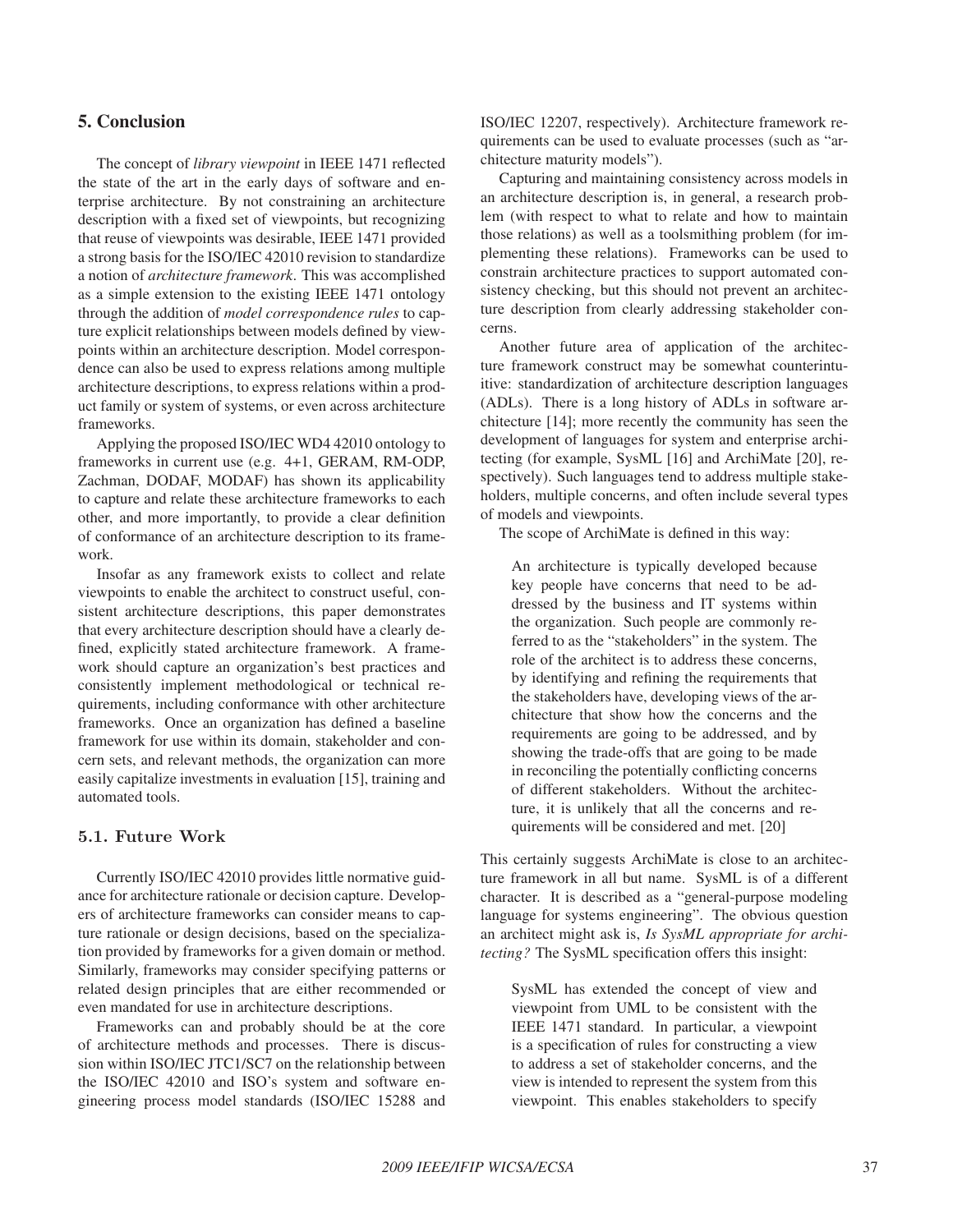aspects of the system model that are important to them from their viewpoint, and then represent those aspects of the system in a specific view. Typical examples may include an operational, manufacturing, or security view/viewpoint. [16]

So in both cases, it is legitimate for an architect to ask: *What stakeholders and concerns does the language intend to address, and what model types and viewpoints does the language provide for addressing those concerns?* This is, of course, the essence of an architecture framework, as argued above. Capturing this information within the specification of a framework provides the necessary links from the concepts behind the languages and tools to their application within a well-defined approach.

#### **5.2. Contributing to the Revision**

ISO/IEC 42010 is entering its first ballot this year (2009), via both ISO and IEEE balloting practices. Informal review of previous drafts has shown acceptance of the approach to specifying architecture frameworks described here, but of course new reviewers may provide new perspectives that impact the draft. The current schedule calls for completing the final draft in 2010 with likely adoption in 2011.

Existing frameworks should consider the value of meeting the conformance requirements in ISO/IEC 42010 and provide feedback on the suitability of the current proposal. In some cases, this will require changes to existing terminology (e.g. the items called "viewpoints" in RM-ODP would be "views" under the ISO/IEC 42010 framework). This introduces potential confusion in the user and tool community for each framework. However, as the complexity of architecture practices as reflected by "mandated" frameworks grows, the need to relate one framework to another through a standard ontology and vocabulary is also likely to grow.

Interested parties can participate in the ISO revision through their national member bodies. Individuals may also participate through the IEEE Architecture Working Group (http://www.iso-architecture.org/ieee-1471/).

Acknowledgement. Thank you to Richard Martin for valuable comments on an earlier draft of this paper, and to the anonymous reviewers for their feedback.

## References

- [1] L. Bass, P. Clements, and R. Kazman. *Software Architecture in Practice*. Addison Wesley, 1998.
- [2] N. Boucké, D. Weyns, R. Hilliard, T. Holvoet, and A. Helleboogh. Characterizing relations between views. In R. Morrison, D. Balasubramaniam, and K. Falkner, editors, *Software*

*Architecture: Second International Conference, ECSA 2008 Paphos, Cyprus, September 29-October 1, 2008 Proceedings*, number 5292 in Lecture Notes in Computer Science, pages 66–81, 2008.

- [3] P. C. Clements, F. Bachmann, L. Bass, D. Garlan, J. Ivers, R. Little, R. Nord, and J. Stafford. *Documenting Software Architectures: views and beyond*. Addison Wesley, 2003.
- [4] W. J. Ellis, R. Hilliard, P. T. Poon, D. Rayford, T. F. Saunders, B. Sherlund, and R. L. Wade. Toward a recommended practice for architectural description. In *Proceedings of 2nd IEEE International Conference on Engineering of Complex Computer Systems, Montreal, Quebec, Canada, October 21–25, 1996*, 1996.
- [5] D. E. Emery, R. Hilliard, and T. B. Rice. Experiences applying a practical architectural method. In A. Strohmeier, editor, *Reliable Software Technologies – Ada-Europe '96*, number 1088 in Lecture Notes in Computer Science. Springer, 1996.
- [6] J. Garland and R. Anthony. *Large Scale Software Architecture: A Practical Guide Using UML*. John Wiley and Sons, 2002.
- [7] C. Hofmeister, R. L. Nord, and D. Soni. *Applied Software Architecture*. Addison-Wesley, 2000.
- [8] IEEE. *ANSI/IEEE Std 1471–2000 Recommended Practice for Architectural Description of Software-Intensive Systems*, October 2000.
- [9] ISO. *ISO/IEC 10746-1 Information technology Open Distributed Processing – Reference Model: Overview*, December 1998.
- [10] ISO. *ISO 15704 Industrial automation systems Requirements for enterprise-reference architectures and methodologies*, 2000.
- [11] ISO. *ISO/IEC 42010 Systems and software engineering — Recommended practice for architectural description of software-intensive systems*, July 2007.
- [12] P. B. Kruchten. The "4+1" view model of architecture. *IEEE Software*, 28(11):42–50, November 1995.
- [13] P. Linington. Black cats and coloured birds what do viewpoint correspondences do? In *Proceedings of the 4th International Workshop on ODP and Enterprise Computing (WODPEC 2007)*. IEEE Digital Library, October 2007.
- [14] N. Medvidovic and R. Taylor. A classification and comparison framework for software architecture description languages. *IEEE Transactions on Software Engineering*, 26(1):70–93, 2000.
- [15] R. Nord, P. Clements, D. Emery, and R. Hilliard. A structured approach for reviewing architecture documentation. Technical Report CMU/SEI-2009-TN-XXX, Software Engineering Institute, Carnegie Mellon University, Pittsburgh, PA, 2009.
- [16] *OMG Systems Modeling Language (OMG SysMLTM) version 1.1*, formal/2008-11-01 edition, November 2008.
- [17] D. Parnas and P. Clements. A rational design process: How and why to fake it. *IEEE Trans. Softw. Eng.*, 12(2):251–257, 1986.
- [18] N. Rozanski and E. Woods. *Software Systems Architecture: Working With Stakeholders Using Viewpoints and Perpectives*. Addison Wesley, 2005.
- [19] The Open Group Architectural Framework (TOGAF), 2007.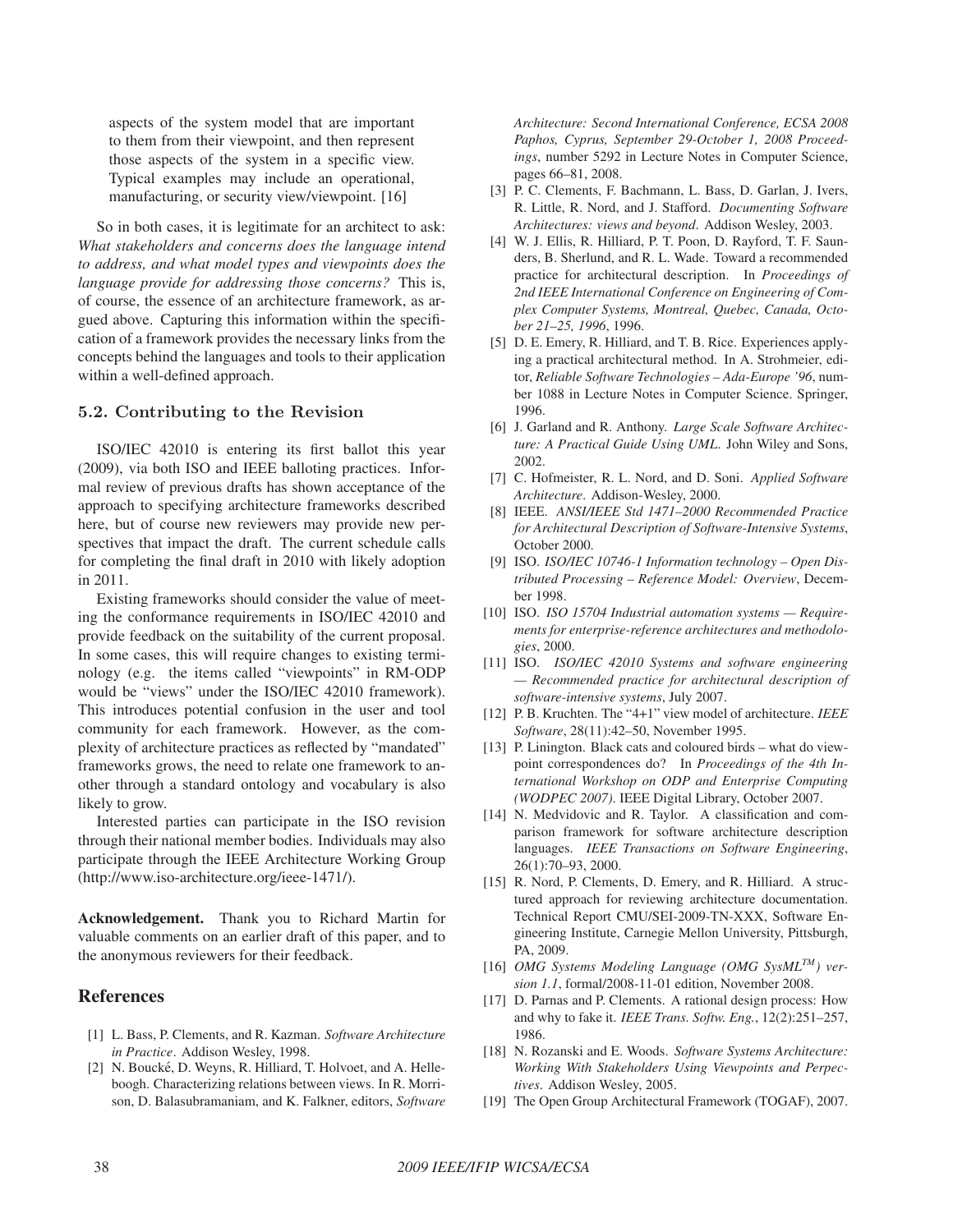- [20] *ArchiMate 1.0 Specification (draft)*, November 2008.
- [21] MOD Architecture Framework, Version 1.2, 2008.
- [22] US Department of Defense Architecture Framework, Version 1.5, 2007.
- [23] J. A. Zachman. A framework for information systems architecture. *IBM Systems Journal*, 26(3):276–292, 1987.